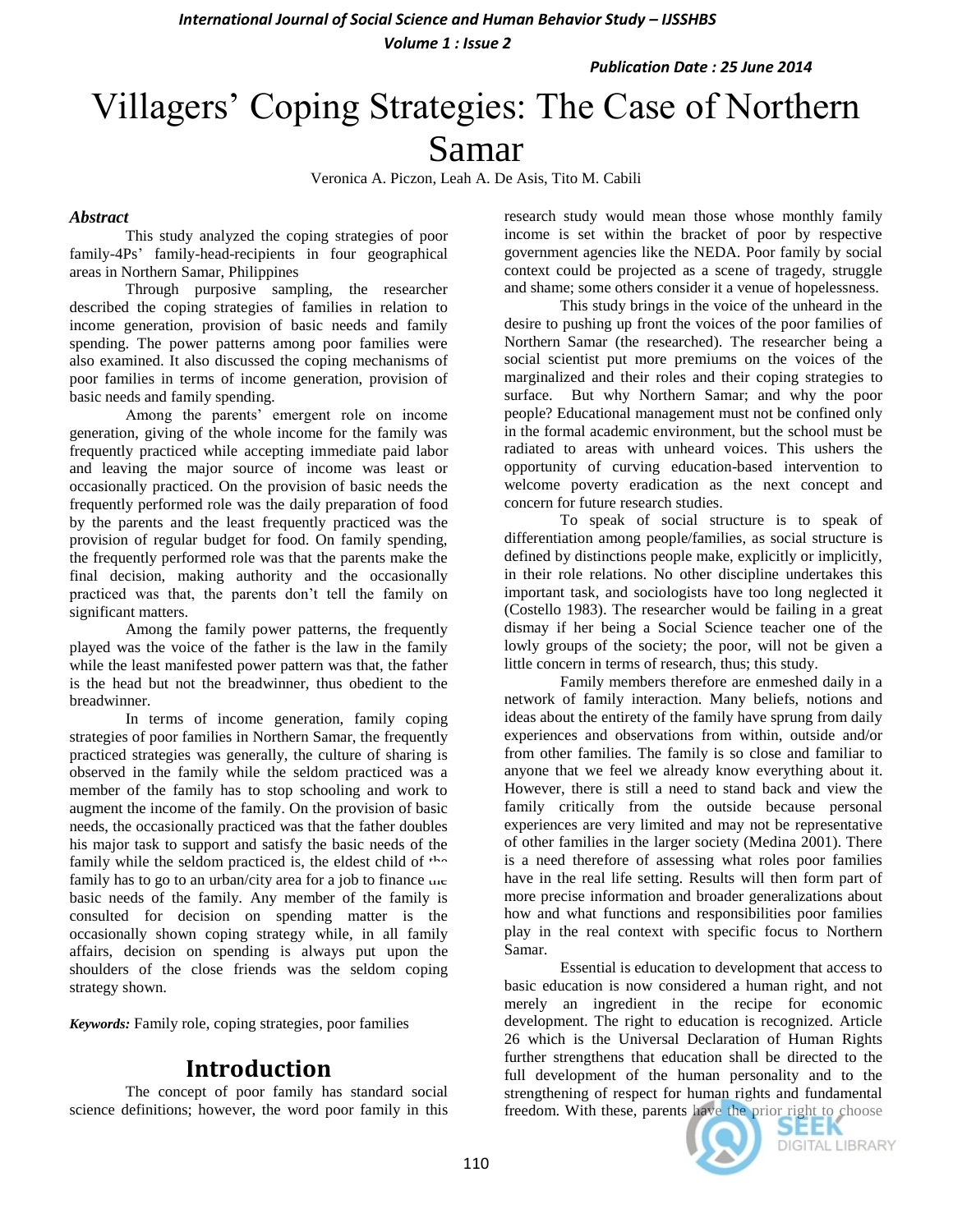*Volume 1 : Issue 2*

### *Publication Date : 25 June 2014*

the kind of education that shall be given to their children (United Nations, 1948).

Poverty situation in Eastern Visayas steadily worsened for almost six years. In 2003, it ranked  $7<sup>th</sup>$  and  $5<sup>th</sup>$ very recently in terms of severity among the 17 regions all throughout the country. Magnitude of poor families in the region has increased between 2003 and 2009 bringing the total number of poor families to 287,156 or 1.7 million individuals. Northern Samar is categorized by the National Statistical Coordinating Board same board as "cluster 1", considered as the poorest provinces in the region. This goes with the findings that 1 in every 7 families in the region cannot even meet the basic food requirements (NEDA Report undated).

As reported in the provincial profile of Northern Samar, the province is the new entrant in the list of 10 poorest provinces with poverty incidence of 52.2%. It ranked number 7 in the entire country, while first in the region (Provincial Profile, 2009). Having this incidence of poverty, it is but a logical point for research especially for a Social Scientist like the researcher to consider what the emergent roles poor families have in the real functional context of poor families in Northern Samar. Data from the same source noted that 3 out of 10 families in Northern Samar are not capable of providing the basic food requirements. With this scenario at present, to whom shall the blame be put? Is it to the parents' shoulder, or the children's? What are the existing functions of the family members that may or may not contribute to the welfare of the family? These are among the concerns of Social Science, thus fascinated the researcher's interest and the discipline where academic strength comes and push that intellectual urge to design one, thus this study.

# **Method**

Mix methods were used in this study. A researcher made survey questionnaire helped analyze the roles played by the different members of the family; and to ensure validity of the data, face to face interview was employed.

The members of the poor families have their construction of what and how is it being poor. This means that information and knowledge are but realities and realities are just out there in multiple structures.

Furthermore, the use of qualitative method, the interview, gave the marginalized poor their own voice the accumulation of their construction of the varied roles they use to really play in the accomplishment of the family's functions; making them visible and enabling their version of reality not an outsider's view and perspective to be heard and known (Hugo and Thompson, 1995:53 as cited by Cabatac, 2009). It also shows recognition not only of their knowledge but also of them as knowledge-bearers, generators and source.

# **Interviews**

Informal interviews were used in the collection of the data. The informal interview which is not usually favored and preferred by many informants, was done while family members had no major family activity and or during break from their work. This technique ensured naturalness and authenticity of responses as the informants were on their natural setting and environment. Conversations in an atmosphere like this more often than not lead the informants to recall and relate their rich past experiences with the present knowledge of their roles in the family. This authentically gave the researcher the excellent data as observation came along this technique. Data gathered employing this technique was validated through the key informant interviews.

For the key informant (KI) interviews, the reconnaissance visits were conducted upon approval of the research proposal. This reconnaissance visits gave the researcher enough opportunity to identify key informants.

# **Results and Discussion**

### *Roles of Family Members*

Basically parents of every family have their respective roles attached and expected of them. This part discusses the roles of parents in relation to income generation, provision of basic needs and family spending. Income Generation

Among the parent's roles on income generation, "The parents give the whole income for the family" ranked first. This means that parents earn entirely for their families. "The parents observe thriftiness with regards to unnecessary spending" ranked second while "The family members work all throughout the waking hours to earn money" ranked third. It can be inferred that really parents spent just for the need of the family.

On the other hand, the least or occasionally performed roles were "The parents accept immediate paid labor and leave the major source of income", "The family members avoid over spending", and "The parents give only a part of the income for the family". It can clearly mean that parents avoid overspending to prevent them from doing extra work and concentrate more on their major livelihood strategy.

TABLE 3.1 Role – Income Generation

| <b>Roles</b>                             | Mean | Rank           | Inter.   |
|------------------------------------------|------|----------------|----------|
| The family members give the whole        | 4.41 |                | Frequent |
| income for the family.                   |      |                |          |
| The family members observe thriftiness   | 4.14 | $\mathfrak{D}$ | Frequent |
| with regards to unnecessary spending.    |      |                |          |
| family members work<br>The<br>all        | 4.07 | 3              | Frequent |
| throughout the waking hours to earn      |      |                |          |
| money.                                   |      |                |          |
| The family members dominate much of      | 4.00 | 4              | Frequent |
| the earnings for the family.             |      |                |          |
| The family members work 7 days a         | 3.81 | 5              | Frequent |
| week and 8 hours a day.                  |      |                |          |
| The family members do not engage in      | 3.80 | 6              | Frequent |
| any vice to ensure that income is intact |      |                |          |
| for the family.                          |      |                |          |
|                                          |      |                |          |

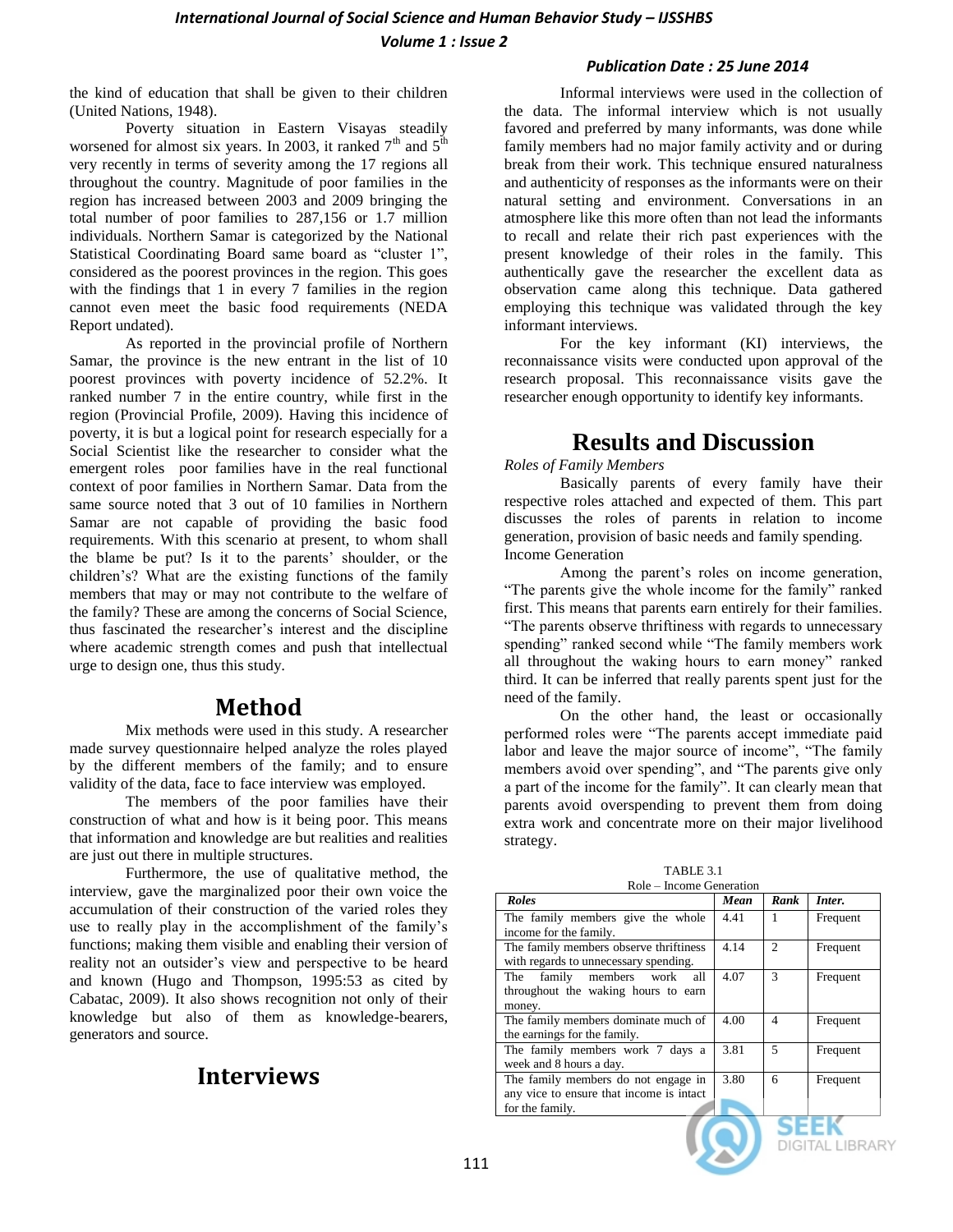| The family members accept extra work     | 3.54 |    | Frequent   |
|------------------------------------------|------|----|------------|
| whenever possible to ensure enough       |      |    |            |
| income for the family                    |      |    |            |
| The family members give only a part of   | 3.43 | 8  | Occasional |
| the income for the family.               |      |    |            |
| The family members avoid over            | 3.33 | 9  | Occasional |
| spending.                                |      |    |            |
| The family members accept immediate      | 2.94 | 10 | Occasional |
| paid labor and leave the major source of |      |    |            |
| income.                                  |      |    |            |

### *Provision of Basic Needs*

In terms of the roles in the provision of basic needs, the first three frequently performed roles were; "The parents allocate budget to start up the education of the young", "The parents prepare the food daily", and "The parents are responsible in the construction of the house. Through these findings, it can be inferred that really parents are responsible in providing the basic needs of their family.

On the contrary, the least frequently performed roles in the provision of basic needs were, "The parents provide regular budget for food", "The parents provide all the needs of the family" and "The parents provide all the other needs of the family". Bringing back the discussion into the monthly and source income of the family, these two factors may lead to the least performance of such roles. It can be inferred therefore, that having a meager income, parents can hardly exercise their responsibilities in terms of providing what the family needs.

#### Family Spending

In terms of family spending, Table 3.3 shows that the frequently performed roles were "Closely monitor when family members are doing tasks", "Share much of the responsibilities", "Tell the members of the family what has to be done and how to do it", "Lead the family activities", "Affairs of the family are our responsibility".

This means that parents are authorities, guide and direct the family in terms of spending the resources of the family, however to the utmost involvement of family members in the spending affairs of the family.

The parents least or occasionally performed the following spending emergent roles; "On significant matter/s about the family, I don't tell my family", "Make consider suggestions made by other members of the family", "Ask for the ideas and inputs of the family members on plans of up-coming projects". These findings still adheres to the basic culture of the Filipino family of reminding family members of their weaknesses with the end in view of properly guiding and directing family members to the best path of life.

TABLE 3.2 Role – Provision of Basic Needs

| <b>Roles</b>                                | Mean | Rank | Inter.   |
|---------------------------------------------|------|------|----------|
| The parents allocate budget to start up the | 4.54 |      | Always   |
| education of the young.                     |      |      |          |
| The parents prepare the food daily.         | 4.53 | ာ    | Always   |
| parents are responsible in the<br>The       | 4.53 | 3    | Always   |
| construction of the house.                  |      |      |          |
| The parents plan out for the education of   | 4.48 |      | Frequent |
| the young.                                  |      |      |          |

#### *Publication Date : 25 June 2014*

| The parents provide the food according to  | 4.46 | 5  | Frequent |
|--------------------------------------------|------|----|----------|
| its availability.                          |      |    |          |
| The parents are responsible for the        | 4.46 | 6  | Frequent |
| clothing needs of the family.              |      |    |          |
| The parents manage the repair and          | 4.42 |    | Frequent |
| maintenance of the house.                  |      |    |          |
| The parents provide all the other needs of | 4.4  | 8  | Frequent |
| the family.                                |      |    |          |
| The parents provide all the needs of the   | 4.31 | 9  | Frequent |
| family.                                    |      |    |          |
| The parents provides regular budget for    | 4.25 | 10 | Frequent |
| food.                                      |      |    |          |

### *Family Power Patterns*

This part traces how the patriarchal or matriarchal role is played in the family. It was found out that the power patterns which were frequently played were "The voice of the father is the law in the family", "Headship or dominance and authority was after being widowed or separated", "The father respects the decision of the partner". This brings to an inference that no matter what, the father is still the head of the family, making the final decisions that affect the family. Furthermore, in the absence of the father, the power of the mother is equated to that of the father.

On the other hand the least or occasionally manifested power patterns were "The father is the head but not the breadwinner, thus obedient to the breadwinner", "The voice of the mother is the law in the family", "Accomplishes necessary functions that of the father and mother". This pushes to a clear inference that among poor families of Northern Samar the father is never dependent on the other members of the family in the performance of these roles, which may imply that they (fathers) are responsible in the performance of what are expected of them as heads of the family.

| <b>Power Patterns</b>                          | Mean | Rank                        | <b>Inter</b> |
|------------------------------------------------|------|-----------------------------|--------------|
| The voice of the father is the law in the      | 4.32 | 1                           | F            |
| family.                                        |      |                             |              |
| Headship or dominance and authority was        | 4.27 | $\mathcal{D}_{\mathcal{L}}$ | F            |
| after being widowed or separated.              |      |                             |              |
| The father respects the decision of the        | 4.07 | $\mathbf{3}$                | $\mathbf{F}$ |
| partner.                                       |      |                             |              |
| Decisive authority, decision-making and        | 4.06 | $\overline{4}$              | F            |
| managing of the household is that of the       |      |                             |              |
| father.                                        |      |                             |              |
| Democracy is observed in the family.           | 3.94 | $\overline{5}$              | F            |
| The dictum, "Follow what I say, do not         | 3.88 | 6                           | F            |
| follow what I do" is observed in the family.   |      |                             |              |
| Monopolize the power and authority due to      | 3.86 | 7.5                         | F            |
| the temporary absence, disability, etc. of the |      |                             |              |
| father.                                        |      |                             |              |
| Mother maintains a "walk a tight rope" in the  | 3.86 | 7.5                         | $\mathbf{F}$ |
| exercise of her role as head of the family.    |      |                             |              |
| Leadership, control and authority are          | 3.76 | 9                           | F            |
| nobody's autonomy.                             |      |                             |              |
| Power and leadership is bestowed on the        | 3.75 | 10                          | $\mathbf{F}$ |
| shoulders of the father                        |      |                             |              |
| Power is equated to men in the management      | 3.67 | 11                          | F            |
| of the family.                                 |      |                             |              |
| Extrinsic assistance makes the family          | 3.65 | 12                          | $\mathbf{F}$ |
| survive.                                       |      |                             |              |
|                                                |      | ----                        |              |





SEEK **DIGITAL LIBRARY**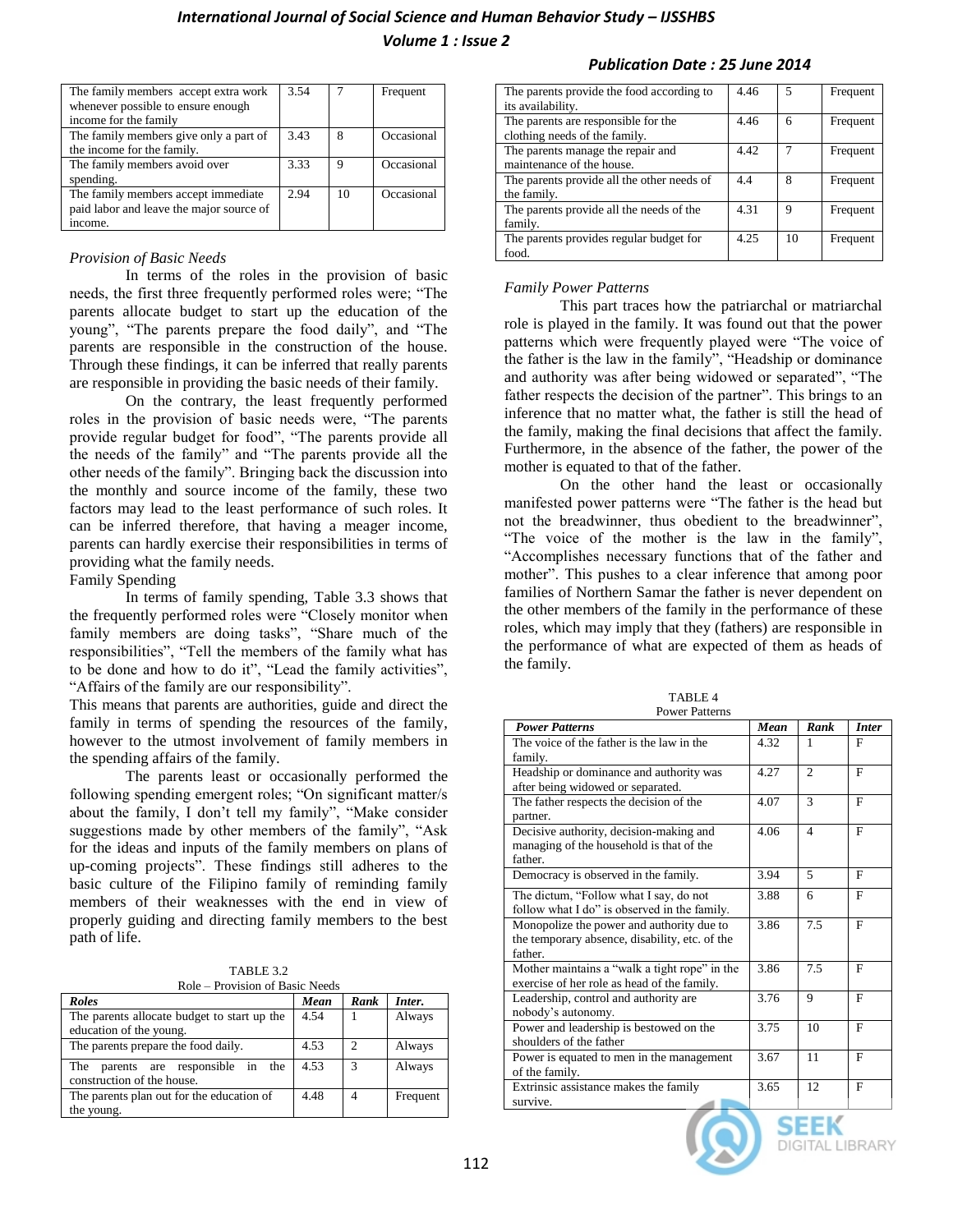# **International Journal of Social Science and Human Behavior Study – IJSSHBS**

*Volume 1 : Issue 2*

| The father respects the voice of the children<br>and other members of the family.           | 3.62 | 13 | F        |
|---------------------------------------------------------------------------------------------|------|----|----------|
| The eldest child leads and manages the<br>affairs of the family.                            | 3.44 | 14 | $\Omega$ |
| Every member of the family runs his/her own<br>life.                                        | 3.34 | 15 | ∩        |
| Democracy is observed in the family.                                                        | 3.32 | 16 | $\Omega$ |
| The mother respects the decision of the other<br>members of the family.                     | 3.31 | 17 | $\Omega$ |
| Accomplishes necessary functions that of the<br>father and mother.                          | 3.3  | 18 | ∩        |
| The voice of the mother is the law in the<br>family.                                        | 3.19 | 19 | ∩        |
| The father is the head but not the<br>breadwinner, thus subservient to the bread<br>winner. | 2.67 | 20 | $\Omega$ |

#### *Family Coping Strategies –Income Generation*

Table 5.1 shows the mechanisms of how poor families cope with their income generation, provision of food and family spending.

Among the coping strategies of poor families, the frequently practiced strategies were, "Generally, the culture of sharing is observed in the family", "The father accepts extra works to augment income" and "Married children shares financial burden with the family". This means that the father has to find ways and means to earn a living. Undeniably, the Filipino culture of sharing still freshly lingers in the lives of the poor families in Northern Samar.

Least or seldom practiced on the other hand were, "Depend on dole out from neighbors, relatives and friends", "A member of the family has to stop schooling and work to augment the income of the family", and "Ask regular financial contribution from the children whether married or not". This clearly means that in the culture of sharing, dependency from other families with no relations is not cultivated. No one is sacrificed of his/her education in the process of providing/adding income to the family which runs counter to what had been observed by the researcher in some of the visited families who are 4Ps recipients.

| TABLE 5.1                   |  |
|-----------------------------|--|
| o Mechanisms - Income Gener |  |

| Coping Mechanisms - Income Generation                                                            |      |                |          |
|--------------------------------------------------------------------------------------------------|------|----------------|----------|
| <b>Coping Strategies</b>                                                                         | Mean | Rank           | Int.     |
| Generally, the culture of sharing is observed<br>in the family.                                  | 4.21 |                | F        |
| The father accepts extra work to augment<br>income.                                              | 3.57 | $\mathcal{D}$  | F        |
| Married children shares financial burden with<br>the family.                                     | 3.02 | $\mathcal{R}$  | $\Omega$ |
| Everybody in the family enters extra work for<br>extra pay.                                      | 2.81 | $\overline{4}$ | $\Omega$ |
| The mother accepts regular extra work from<br>neighbors and other people.                        | 2.8  | 5              | $\Omega$ |
| Married children helps in the generation of<br>income for the family.                            | 2.6  | 6              | $\Omega$ |
| Children schooling are made to work every<br>Saturdays and Sundays or as the need arises.        | 2.4  | 7              | S        |
| Ask regular financial contribution from the<br>Schildren whether married or not.                 | 2.22 | 8              | S        |
| A member of the family has to stop schooling<br>and work to augment the income of the<br>family. | 1.89 | 9              | S        |

| Publication Date : 25 June 2014 |  |  |  |  |
|---------------------------------|--|--|--|--|
|---------------------------------|--|--|--|--|

| Depend on dole out from neighbors, relatives | 1.88 |  |
|----------------------------------------------|------|--|
| and friends.                                 |      |  |

### *Provision of Basic Needs*

Looking at the ranking of the coping strategies under provision of basic needs, it can be gleaned in Table 5.2 that the occasionally practiced were "The father doubles his major task to support and satisfy the basic needs of the family", "The mother accepts extra work like doing laundry, caring for other family's children on a daily payment basis", and "Borrow money and other non-cash in exchange of future paid labor". It can be inferred that both parents in the family worked hard for them to provide the basic needs of the family. Furthermore, the relatives are best support system of the family in the provision of basic needs.

"The eldest child of the family has to go to an urban/city area for a job to finance the basic needs of the family", "Any member of the family has to go to an urban/city area for a job to finance the basic needs of the family", and "The mother works in the city and sends money to finance the basic and other needs of the family". Were least or seldom practiced/done in the provision of basic need of the poor families of the province. This may be because of the satisfaction of the family on the income earned from livelihood strategy which they are used to. Looking back at the data in Table 1.4 the major source of income of the majority is farming, thus an inference can be drawn that the same suffice the basic needs of the family.

TABLE 5.2

| Coping Strategies- Provision of Basic Needs |      |                |            |
|---------------------------------------------|------|----------------|------------|
| <b>Coping Strategies</b>                    | Mean | Rank           | Inter.     |
| The father doubles his major task of        | 3.33 | 1              | Occasional |
| money making to support and satisfy         |      |                |            |
| the basic needs of the family.              |      |                |            |
| The mother accepts extra work like          | 2.78 | $\mathfrak{D}$ | Occasional |
| doing laundry, caring for other family's    |      |                |            |
| children on a daily payment basis.          |      |                |            |
| Borrow money and other non-cash in          | 2.66 | $\mathbf{3}$   | Occasional |
| exchange of future paid labor.              |      |                |            |
| Resort to borrowing money and other         | 2.59 | $\Delta$       | Occasional |
| non-cash needs from relatives.              |      |                |            |
| Older children are made to work on          | 2.55 | $\overline{5}$ | Occasional |
| non-school days like pedicab driving,       |      |                |            |
| being sent to errands by relatives, well-   |      |                |            |
| to-do families, etc.                        |      |                |            |
| Resort to borrowing money and other         | 2.37 | 6              | Seldom     |
| non-cash from neighbors.                    |      |                |            |
| Borrow money and other non-cash in          | 2.34 | $\overline{7}$ | Seldom     |
| exchange of any errand to any member        |      |                |            |
| of the family.                              |      |                |            |
| The mother works in the city and sends      | 2.27 | 8              | Seldom     |
| money to finance the basic and other        |      |                |            |
| needs of the family.                        |      |                |            |
| Any member of the family has to go to       | 2.23 | 9              | Seldom     |
| an urban/city area for a job to finance     |      |                |            |
| the basic needs of the family.              |      |                |            |
| The eldest child of the family has to go    | 2.17 | 10             | Seldom     |
| to an urban/city area for a job to finance  |      |                |            |
| the basic needs of the family.              |      |                |            |

*Family Spending*